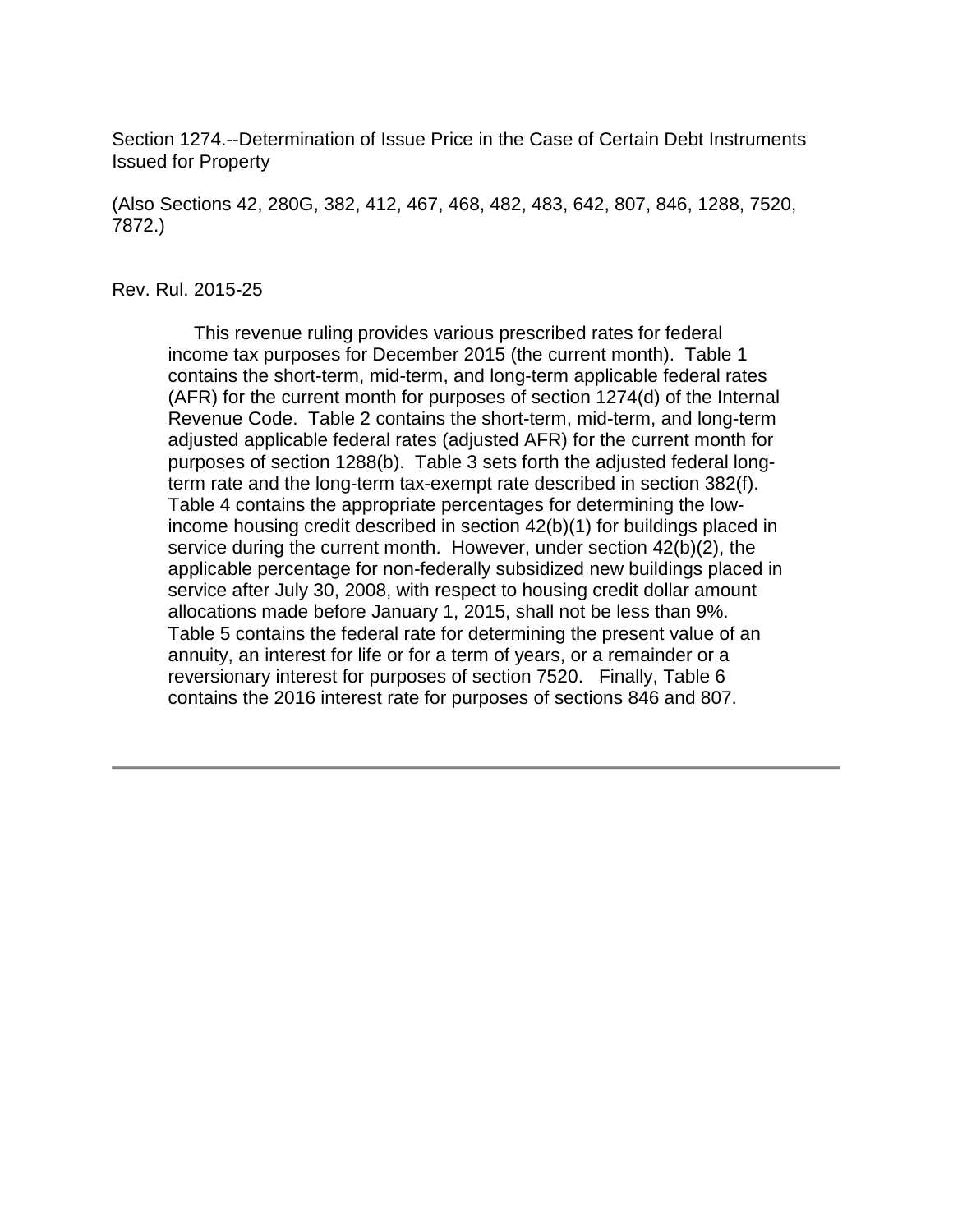## REV. RUL. 2015-25 TABLE 1

## Applicable Federal Rates (AFR) for December 2015

|                                                                        | <u>Period for Compounding</u>                      |                                                    |                                                    |                                                    |  |  |
|------------------------------------------------------------------------|----------------------------------------------------|----------------------------------------------------|----------------------------------------------------|----------------------------------------------------|--|--|
|                                                                        | <b>Annual</b>                                      | Semiannual                                         | <b>Quarterly</b>                                   | <b>Monthly</b>                                     |  |  |
|                                                                        | Short-term                                         |                                                    |                                                    |                                                    |  |  |
| <b>AFR</b><br>110% AFR<br>120% AFR<br>130% AFR                         | .56%<br>.62%<br>.67%<br>.73%                       | .56%<br>.62%<br>.67%<br>.73%                       | .56%<br>.62%<br>.67%<br>.73%                       | .56%<br>.62%<br>.67%<br>.73%                       |  |  |
|                                                                        | Mid-term                                           |                                                    |                                                    |                                                    |  |  |
| <b>AFR</b><br>110% AFR<br>120% AFR<br>130% AFR<br>150% AFR<br>175% AFR | 1.68%<br>1.85%<br>2.01%<br>2.18%<br>2.53%<br>2.94% | 1.67%<br>1.84%<br>2.00%<br>2.17%<br>2.51%<br>2.92% | 1.67%<br>1.84%<br>2.00%<br>2.16%<br>2.50%<br>2.91% | 1.66%<br>1.83%<br>1.99%<br>2.16%<br>2.50%<br>2.90% |  |  |
|                                                                        |                                                    | Long-term                                          |                                                    |                                                    |  |  |
| <b>AFR</b><br>110% AFR<br>120% AFR<br>130% AFR                         | 2.61%<br>2.87%<br>3.13%<br>3.40%                   | 2.59%<br>2.85%<br>3.11%<br>3.37%                   | 2.58%<br>2.84%<br>3.10%<br>3.36%                   | 2.58%<br>2.83%<br>3.09%<br>3.35%                   |  |  |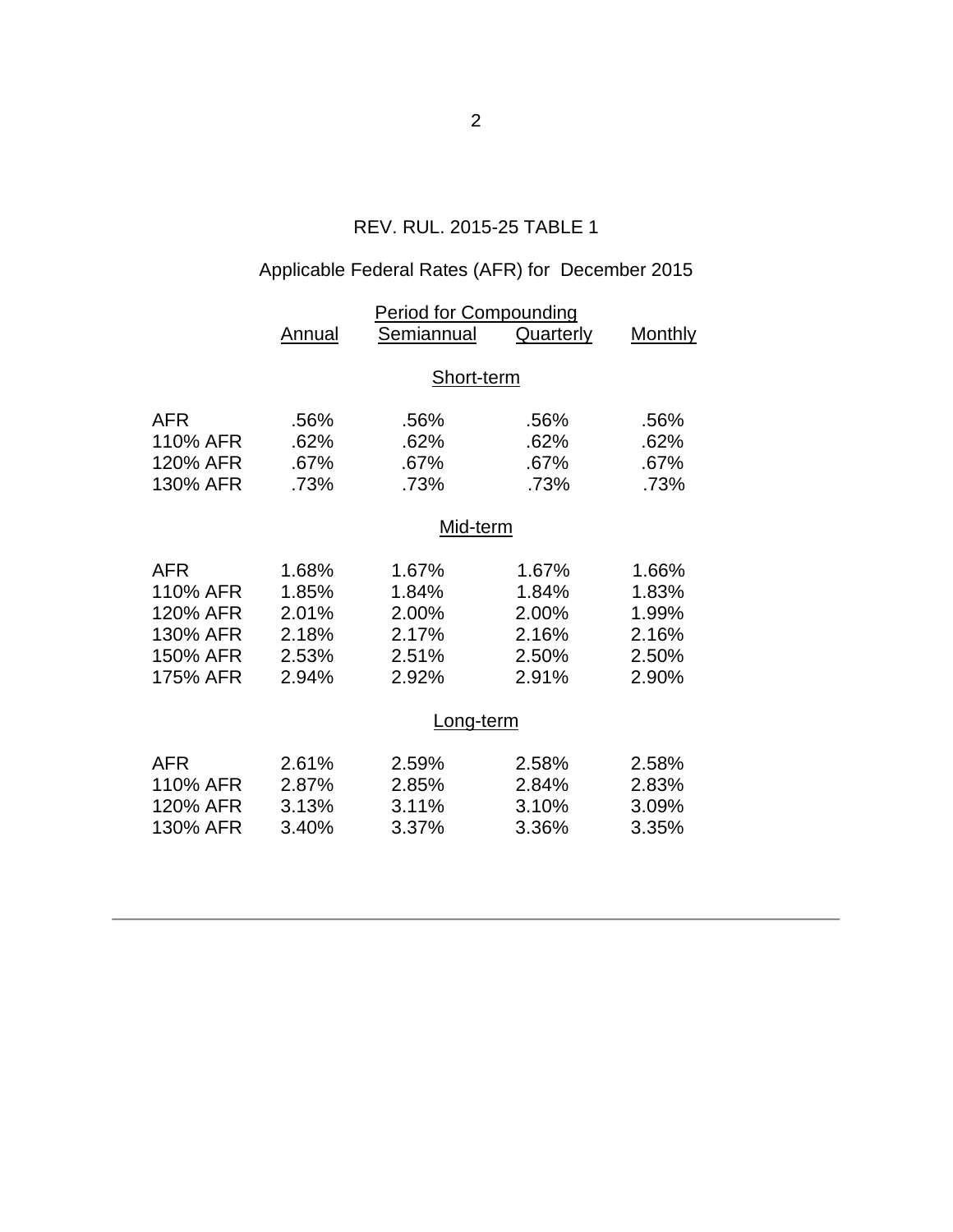## REV. RUL. 2015-25 TABLE 2

## Adjusted AFR for December 2015

| <b>Period for Compounding</b> |        |            |           |         |  |  |
|-------------------------------|--------|------------|-----------|---------|--|--|
|                               | Annual | Semiannual | Quarterly | Monthly |  |  |
| Short-term<br>adjusted AFR    | .48%   | .48%       | .48%      | .48%    |  |  |
| Mid-term<br>adjusted AFR      | 1.38%  | 1.38%      | 1.38%     | 1.38%   |  |  |
| Long-term<br>adjusted AFR     | 2.61%  | 2.59%      | 2.58%     | 2.58%   |  |  |

## REV. RUL. 2015-25 TABLE 3

# Rates Under Section 382 for December 2015

| Adjusted federal long-term rate for the current month                                                                                                                                | 2.61% |
|--------------------------------------------------------------------------------------------------------------------------------------------------------------------------------------|-------|
| Long-term tax-exempt rate for ownership changes during the<br>current month (the highest of the adjusted federal long-term<br>rates for the current month and the prior two months.) | 2.61% |